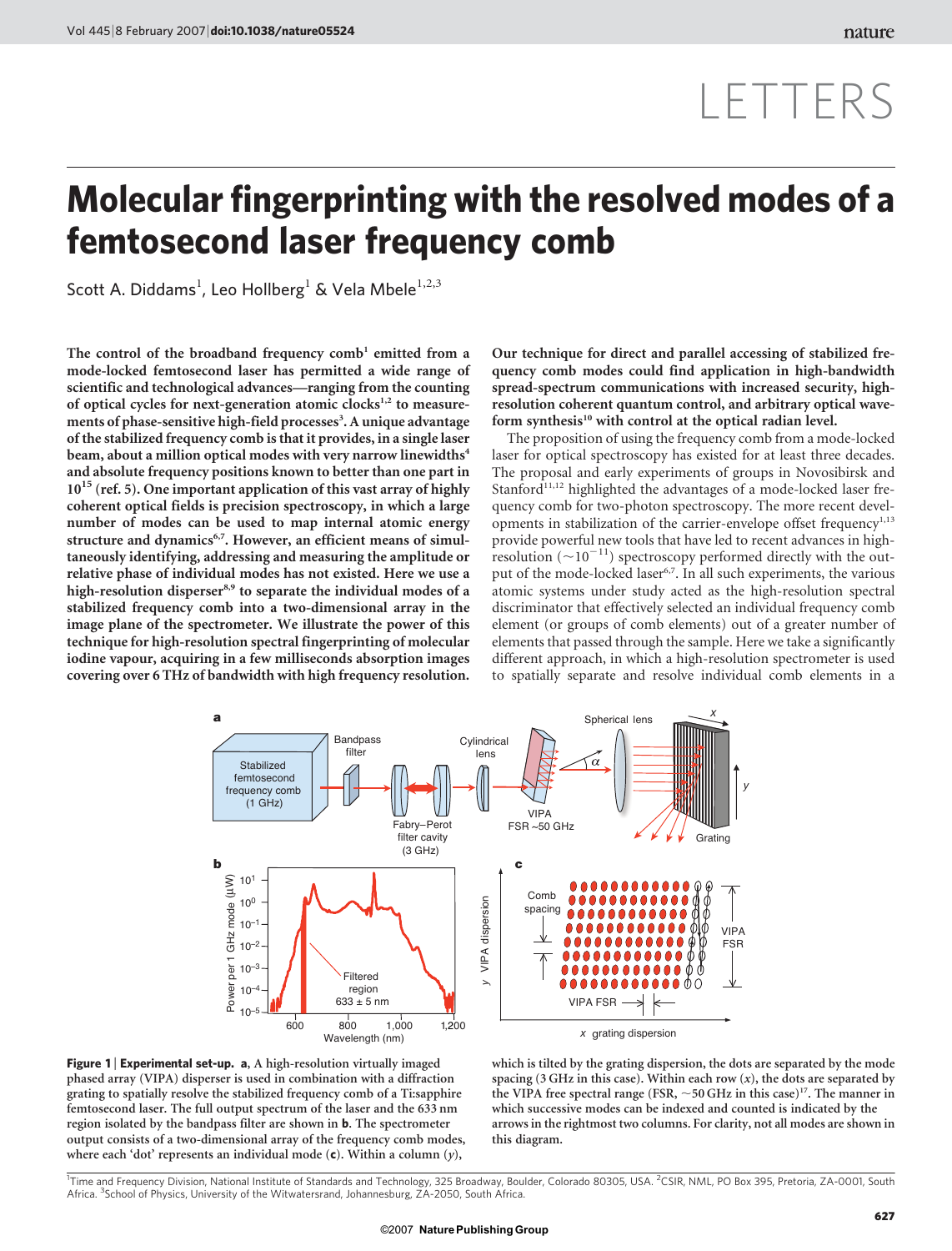parallel architecture. Thus, a multi-channel detector can measure the amplitude of the individual comb elements. Using a fraction of the input field as a reference, the relative phase shift introduced by a resonant transition could also be measured with an approach similar to spectral interferometry<sup>14</sup>.

Our approach is shown schematically in Fig. 1a. The frequency comb is produced with a broadband Ti:sapphire laser having a repetition rate  $f_{\text{rep}} = 1$  GHz (refs 15, 16). Both the carrier-envelope offset frequency  $(\hat{f}_0)$  and  $f_{\text{rep}}$  are stabilized to a low-noise microwave frequency standard (a hydrogen maser), such that the frequency of each element of the comb may be determined absolutely with a fractional uncertainty at or below  $\sim$  2  $\times$  10<sup>-13</sup> for averaging times of 1 s and longer. Although an optical reference would provide  $\sim$ 1 Hz optical resolution<sup>4</sup> and fractional uncertainty into the  $10^{-17}$  range<sup>5</sup>, the microwave reference is sufficient for these experiments. Indeed, for most spectroscopy experiments we could imagine, the atomic reference provided freely by the global positioning system (GPS) would be more than adequate. The output of the Ti:sapphire laser spans roughly 600–1,000 nm, providing tremendous bandwidth for spectroscopic measurements (Fig. 1b). However, imaging and recording the full bandwidth in a single measurement proved challenging. Thus we use an optical bandpass filter to restrict the spectrum to 10 nm of bandwidth around 633 nm, which still provides  $\sim$  75 billion resolvable spectral bins in 1 s of averaging. Within this 10 nm bandwidth, a Fabry–Perot cavity (finesse  $\sim$ 300) consisting of two spherical mirrors is used to further filter (thin) the frequency comb to a mode spacing of  $3f_{\rm rep}$ , which better matches the resolution of the spectrometer that follows. By changing the length of the Fabry–Perot cavity, we have filtered the comb at integer multiples of the repetition rate up to 14frep. Such flexible filtering of the comb is useful not only in spectroscopy, but also for waveform synthesis and communications applications.

The high-resolution spectrometer (Fig. 1a) provides  $\sim$  1.2 GHz resolution in the visible (633 nm) spectral region by combining a virtually imaged phased array (VIPA) spectral disperser<sup>8</sup> with a conventional grating in an orthogonal arrangement<sup>9,17</sup>. The VIPA is essentially a plane-parallel solid etalon, where the input beam (focused to a line) is injected at an angle through an uncoated entrance window on the front face. The remainder of the front face is coated with a high-reflective dielectric coating, while the back face has a dielectric coating with 96% reflectivity. The multiple reflections within the VIPA etalon interfere such that the exiting beam has its different frequencies emerging at different angles. As with all etalons, the VIPA has a free spectral range (FSR;  $\sim$  50 GHz in this case) determined by its thickness and material index of refraction. The result is that for an input with spectral bandwidth greater than 50 GHz, the output orders are spatially superimposed on each other. This problem is well known in classical spectroscopy, and has been overcome by using a second dispersive element along an orthogonal spatial dimension<sup>18</sup>. Recent implementations, directed towards separating densely spaced optical communications channels, use a diffraction grating orthogonal to the VIPA<sup>9,17</sup>. In such a case, the grating should provide spectral resolution better than that of the VIPA's FSR. We achieve  $\sim$  20 GHz resolution for visible light with a 2,400 lines mm<sup>-1</sup> grating used at a large angle of incidence, such that  $\sim$  24,000 lines of the grating are illuminated.

The output of the VIPA/grating spectrometer is imaged onto a charge-coupled device (CCD) camera (6.7 µm pixel pitch), resulting in an array of 'dots', representing the power of the individual comb modes spaced by 3 GHz. Thus, the spectrometer transfers the onedimensional comb into something more reminiscent of a twodimensional 'brush'. This is illustrated in Fig. 1c, while actual data are shown in Fig. 2a. In the vertical direction of this image, the data repeats every 50 GHz at the FSR of the VIPA, and a subset of unique data are enclosed by the black boxes superimposed on the data of Fig. 2. Inside this boundary, almost 2,200 individual modes can be clearly resolved, spanning the  $\sim$  6.5 THz bandwidth captured on the CCD. The skew of the columns of modes results from the particular choice of the 3 GHz mode spacing, the FSR of the VIPA, the angular dispersion of the grating, and additionally, a slight rotation of the experimental apparatus relative to the camera axes. The repetitive nature of the data in the vertical direction is more evident in Fig. 2b, which is an image acquired in 5 ms with an iodine vapour cell inserted in the beam path before the spectrometer. The cell is at room temperature (25 °C), and multi-passed to yield an equivalent length of  $\sim$ 2 m. As seen, numerous modes are attenuated owing to their



Figure 2 <sup>|</sup> Two-dimensional spectrograms of optical frequency 'brush'. The array of 'dots' is the false-colour image of  $\sim$  2,200 individual modes spanning 6.5 THz. (For the chosen colour map, blue represents higher optical power; a standard dilation filter was applied to aid visual clarity, and this causes the individual modes to have a square-like appearance.) In the vertical direction of this image, the data repeat every 50 GHz, and a subset of unique data are enclosed by the black box superimposed on the data. a, Background image taken without iodine present. b, Image acquired with iodine present. Numerous modes are attenuated owing to absorption by the iodine vapour, thus providing a unique fingerprint of the molecular vapour. The circled modes are those of a reference laser used in the calibration of the data. c, Same as **b** but with a different value of  $f_{\text{rep}}$  for the frequency comb, revealing a different set of absorbing transitions.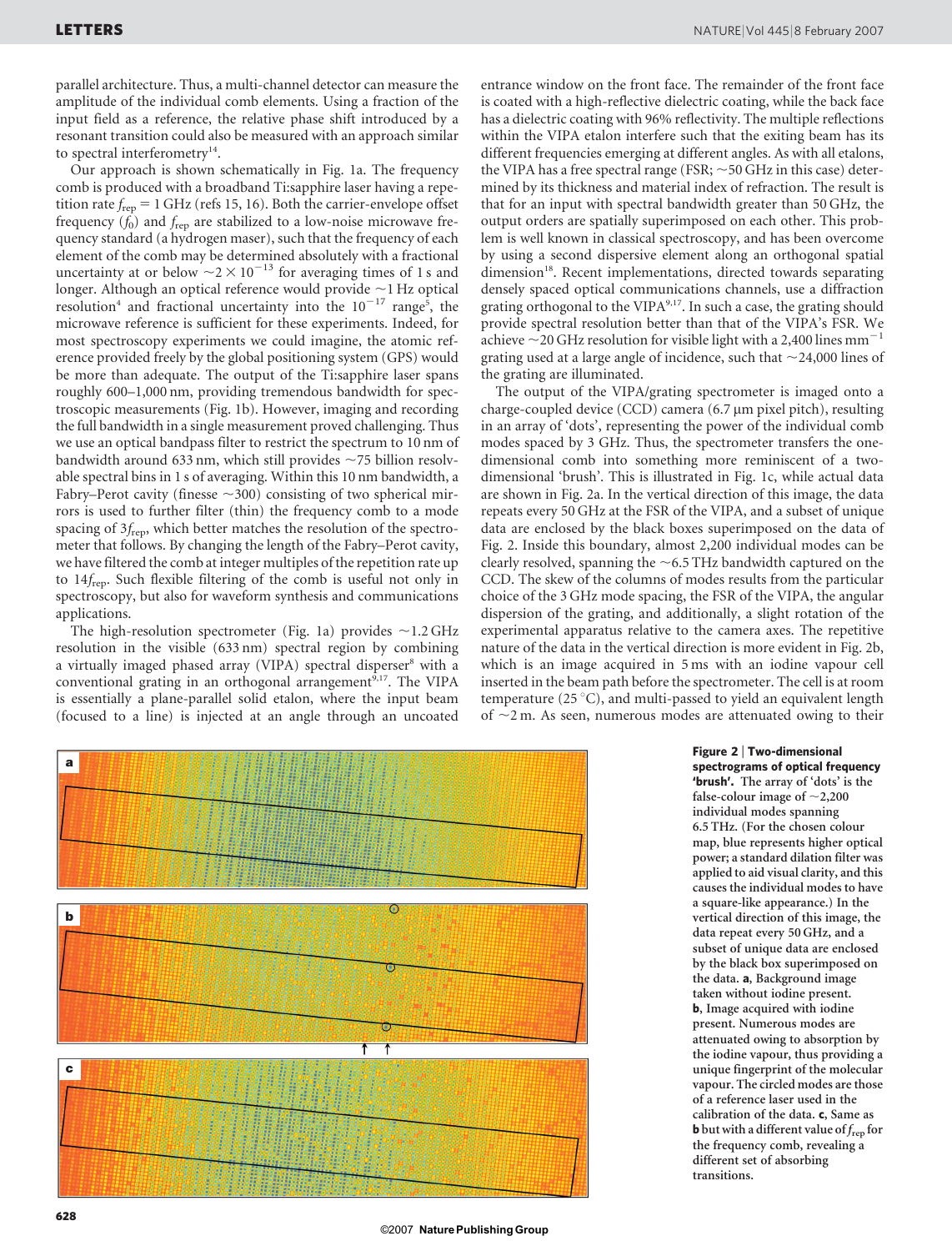

coincidence with various absorbing transitions in the iodine. At room temperature, the Doppler-broadened linewidth of the iodine transitions is  $\sim$ 400 MHz; however, the hyperfine splitting causes additional broadening of the lines to  $\sim$  1–2 GHz.

An advantage of using the self-referenced frequency-stabilized comb for this spectroscopy is that the frequencies of the modes emitted from the laser are absolutely fixed according to  $v_n = nf_{\text{rep}} + f_0$ , where *n* is the integer mode index ( $n \approx 500,000$ ). In principle, each pixel of the CCD image then can be assigned a unique frequency. However, this requires that  $n$  be determined for each of the imaged modes, keeping in mind that only one-third of the original modes are transmitted by the filter cavity. In this example, the calibration is accomplished with the aid of a continuous wave (CW) He–Ne spectra. a, Adjacent line spectra from seven columns identified by arrows in Fig. 2b are concatenated to show the power detected from  $\mathord{>}100$ individual modes (red traces, bottom axis). No dilation filtering was applied in this case. Modes that are attenuated owing to the absorption of the iodine vapour appear with smaller amplitude relative to adjacent modes. The slow  $(\sim150$  GHz) amplitude modulation arises from imperfections in the imaging and is of no physical consequence. Vertical grey lines identify the calculated mode frequencies, while the blue trace along the upper axis is the measured transmission spectra of iodine using CW laser techniques<sup>20</sup>. b, c, Expanded sections from a showing the attenuation of specific modes, the 1.2 GHz resolution limit of the spectrometer, and the pixelization of the CCD camera (small points on the red trace).

Figure 3 <sup>|</sup> Concatenated line

laser stabilized to the well-known  $a_{16}$  component (line 'f') of the R(127)11–5 transition in  $^{127}I_2$ , with frequency equal to 474,612.353604 GHz (ref. 19). This laser is overlapped with the frequency comb in a single-mode optical fibre, and sent through the same high-resolution spectrometer. Its output is visible in Fig. 2b as the three noticeably more intense modes (corresponding to three orders of the VIPA) that are circled. Simultaneous heterodyne measurement between the He–Ne laser and the filtered frequency comb in a separate high-speed detector yields unique identification of the mode index  $n$  and absolute frequency calibration. Following the labelling technique shown diagrammatically in Fig. 1c, adjacent columns consisting of 16 modes can then be concatenated to display the data on a more traditional linear frequency axis. This is done for the



Figure 4 <sup>|</sup> Absorption spectra of P(32)6–3, R(59)8–4 and R(53)8–4 transitions in iodine. Eight line spectra, each obtained from images similar to Fig. 2, are offset vertically for clarity. In the successive spectra, the repetition rate  $(f_{\text{rep}})$  was increased by 700 Hz. As a result, a specific optical mode is scanned a total of  $\Delta v_{\rm opt}$  = 2.3 GHz with  $\sim$ 330 MHz steps across the absorption feature due to the overlapping P(32)6–3, R(59)8–4 and R(53)8–4

transitions<sup>22</sup>. The inset shows the de-convolved absorption feature (red triangles representing the relative transmission through the iodine versus the same optical frequency of the abscissa of the main plot), obtained from a fit to the peak value of the attenuated mode. The result of CW laser spectroscopy (blue line)<sup>20</sup> is shown for comparison.